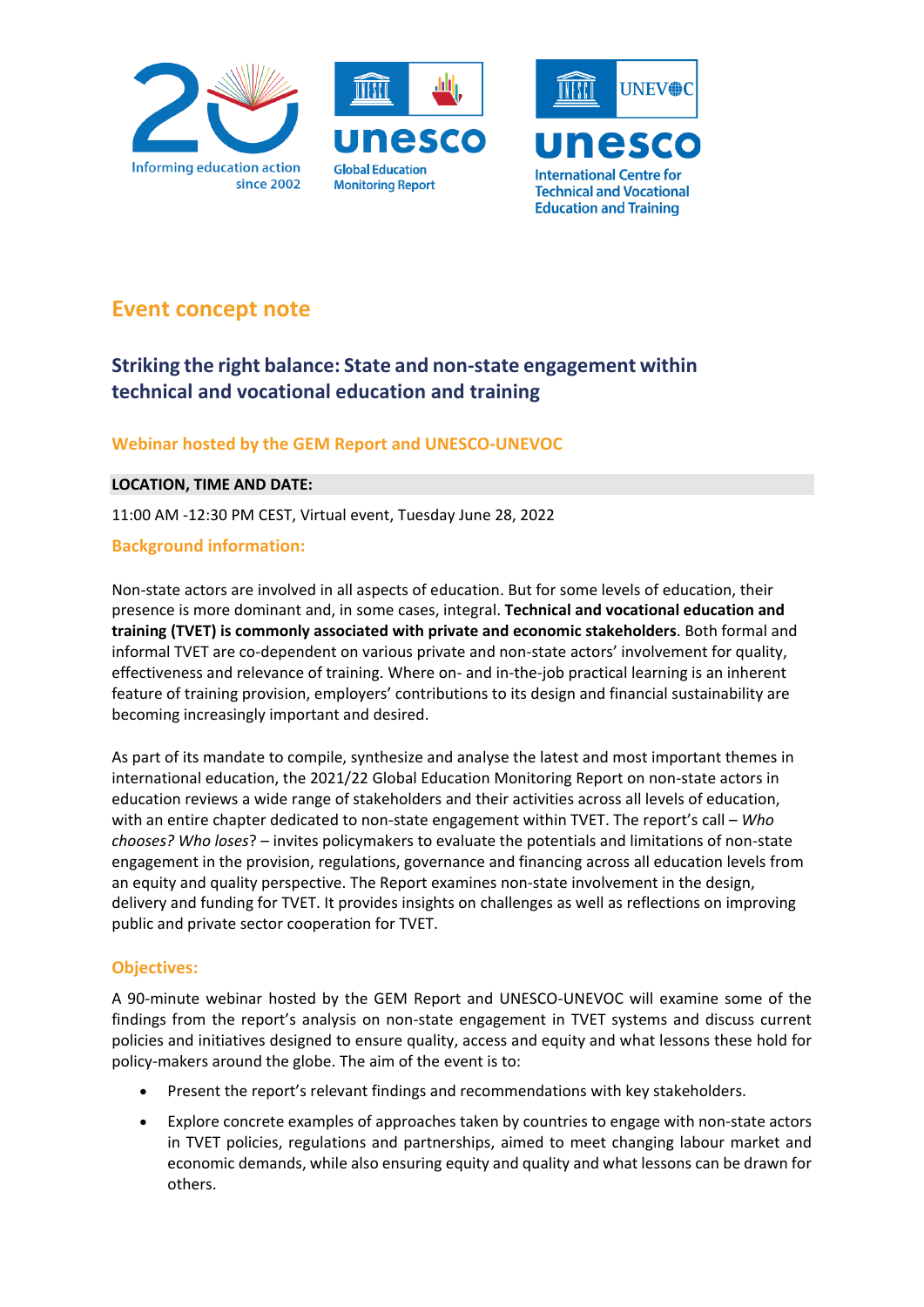• Introduce the theme of the 2023 GEM Report on technology in education, an area in which there is high involvement and engagement of non-state actors within the TVET sector.

#### **Main questions**

- How do different arrangements of engaging non-state actors affect equitable and quality TVET and skills development in terms of access, participation and learning outcomes?
- How can public investment and incentives be more effective in promoting TVET and skills development, especially for the most disadvantaged groups?
- How can non-public resources be better mobilized to finance equitable and quality TVET and skills development?
- How has technology accelerated innovations in vocational training through new methods and/or services? What contribution could the 2023 GEM Report make to further knowledge on the theme of technology and digitization in the TVET sphere?

#### **Format and speakers**

#### 1. Opening remarks by **Friedrich Huebler,** Head of UNESCO-UNEVOC

2. Overview of findings and recommendations from 2021/2 GEM Report by **Francesca Endrizzi**, Global Education Monitoring Report

The presentation will highlight the report's analysis on non-state engagement in TVET systems and provide examples of policies and initiatives delivering quality and accessible TVET systems able to meet the needs of the most marginalized.

#### 3. Panel discussion

#### **Private sector engagement for quality TVET: Lessons and experiences from the UNEVOC Network**

*Moderator*: **Jan Svihlik**, Programme Expert on Loan (GIZ), Team Leader for Private Sector Engagement, UNESCO-UNEVOC

- **Nazrene Mannie**, Executive Director, Global Apprenticeship Network (GAN Global)
- **Matthews Phiri**, Head of Strategy and Business Development, Human Resource Development Council (UNEVOC Centre), Botswana
- **Ahmed Samy**, Executive Director of Strategy and Future, Higher Colleges of Technology (UNEVOC Centre), United Arab Emirates
- **Zhang Jing**, Senior Director, Talent Partner Development of Huawei EBG

4. Follow-up questions and open discussion with audience

5. Closing remarks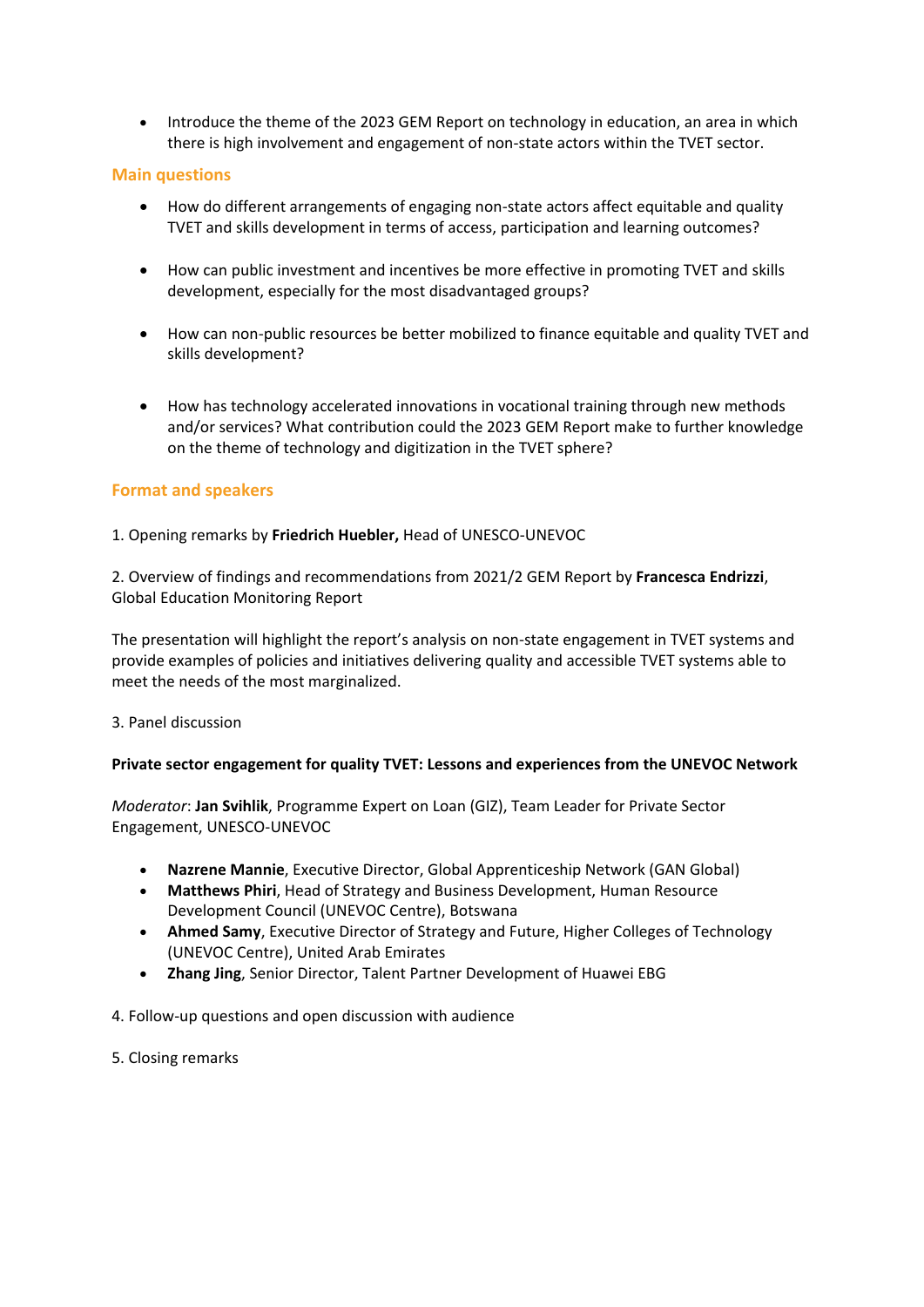





### **Speakers' profiles**

As part of the GEM Report team, **Francesca Endrizzi** is a specialist and contributes on thematic and monitoring analysis in the field of adult and vocational education. Prior to moving to Paris, she investigated education policies and practices targeted at young adults in vulnerable situations at the Institute for International Cooperation of the German Adult Education Association. As part of a collaborative field research project funded by the European Commission, she worked with different European universities in the adult education sector.

She holds a master's in International Relations from the Free International University of Social Studies (LUISS) Guido Carli, in Rome, completed by a fall term spent at the Moscow State Institute of International Relations (MGIMO), and a bachelor's in Political Science from University of Padua.

**Friedrich Huebler** joined UNESCO-UNEVOC in November 2021. Prior to this, he was the Head of the Education Standards and Methodology Section at the UNESCO Institute for Statistics. In that position, he contributed to the methodological development of the global monitoring framework for Sustainable Development Goal 4 on education. He also supervised the documentation of UIS indicator methodology and the production of education statistics and analysis based on household survey and census data, including literacy and educational attainment.

Before he moved to the UIS, he worked as Statistics and Monitoring Specialist at UNICEF, with a focus on child labour and school attendance. Mr Huebler holds an M.A. in Business Studies and Economics from the University of Bremen and a Ph.D. in Economics from the New School for Social Research.

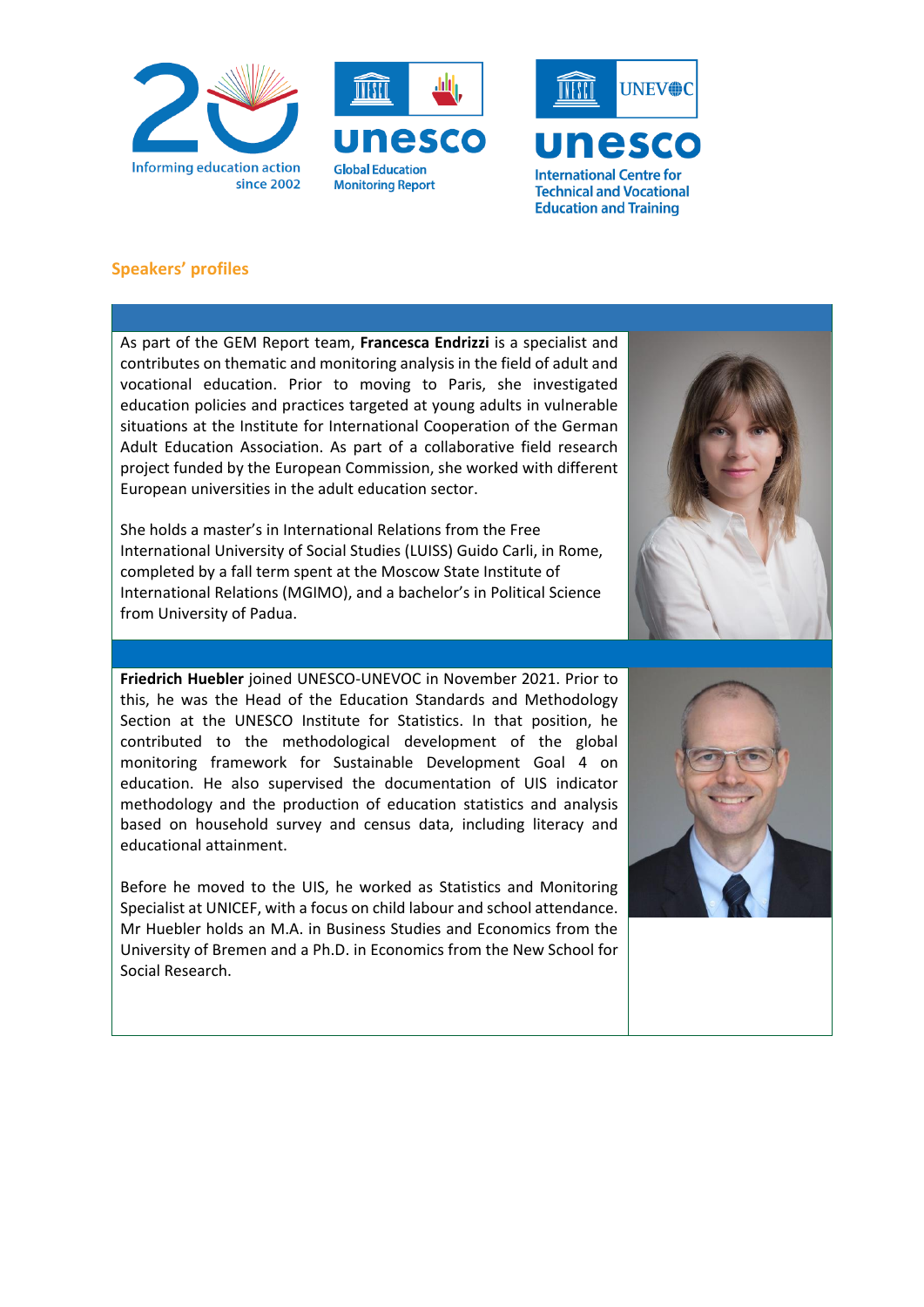**Nazrene Mannie**, the Executive Director of the Global Apprenticeship Network (GAN Global) is a specialist in the field of social policy focusing on sustainable skills development and youth employment. Nazrene, a South African national, joined GAN Global in August 2019.

Ms Mannie is a strong advocate for inclusion and access in training and work and has been appointed as a UN Geneva Gender Champion. She works closely with private sector companies and international development entities such as the ILO, IOE and OECD, amongst others, to drive forward the agenda for agile Workforce Development within the context of the Future of Work.

**Matthews Lebogang Phiri** is the Head of the Strategy Office responsible for Strategy Development and Management at the Human Resource Development Council (HRDC), a position that directly reports to the Chief Executive Officer (CEO). He holds a Doctorate in Business Administration from the Atlantic International University (USA), Master's in Business Administration (MBA) from North West University, South Africa and a Bachelor's in Economics and Statistics from the University of Botswana.

Mr Phiri has worked in local government as a District Officer responsible for development planning and coordination. Furthermore, he has worked as a Senior Researcher at the then Ministry of Education and Skills Development (MoESD) including being an Executive Coordinator at Botswana Training Authority (BOTA). He has been involved in managing projects which include District Development Planning, Education Public Expenditure Review, Graduate Tracer Studies and National Skills Forecasts.Mr Phiri has been involved in TVET in different roles from quality assurance, accreditation, funding, Botswana TVET policy development and as the UNEVOC Centre Coordinator for HRDC.

**Ahmed Samy** is the Executive Director of Strategy & Future at the Higher Colleges of Technology in the United Arab Emirates and the Head of the UNEVOC Centre. A senior accomplished and award-winning executive and advisor with over 20 years of experience in Consulting, Government, Higher Education, and Digital Technologies.

Mr Samy comes with significant board and governance experience in global not-for-profits and national government-led executive boards. A member of two National Executive Boards overseeing Higher Education National Agenda indicators related to international accreditation and graduation rates. He is also chairman of the global Goodman Award for Excellence in Strategy hosted by the International Association of Strategy Professionals.